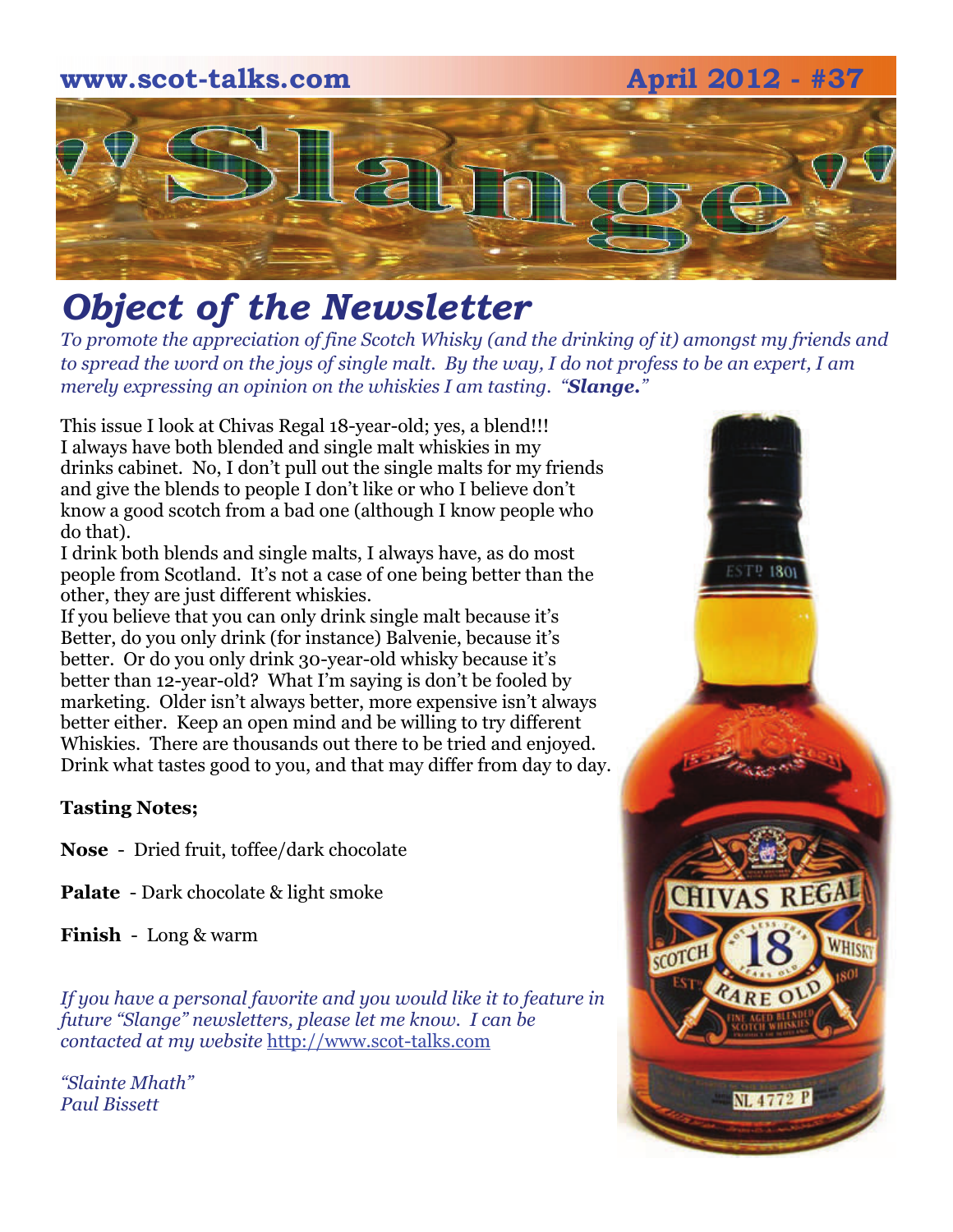

#### **It's a Wonderful Wife**

After a hard day's work in the yard (garden for those of you over the pond), I decided to take a bath rather than a shower. I had just settled in my nice warm bath with a copy of Highlander magazine, when my wife, Tracey, knocked on the door and said, "Would you like me to get you a glass of whisky, so you can relax properly?" Well, when forced into such a situation, I capitulated. Having read through the articles in the Highlander, I was relaxing and savoring my glass of Chivas Regal…..I should pause here and explain, for those of you who almost dropped your single malts (I said, almost) why I was drinking a blend!!

First, let me clarify for those who may be a little fuzzy on the difference;

A single malt is made entirely by distillations from a single producer at a single distillery, a blend is created by mixing distillations from multiple distilleries (more about this on page 4).

Having drank both blends and single malts for approaching 40 years, I could argue for single malts over blends, however, I could argue the reverse, both have merit. After this article, I fully expect to have to explain that remark to some of my friends. Let me say that I am more than willing to do so, but suffice to say, I usually have both single malts and blends in my drinks cabinet and I am happy to drink either.

Anyway, back to my bath and glass of Chivas. Looking out of the window at the trees and blue sky, I was relaxed and enjoying life. I thought, "Would this be better with a glass of single malt, instead of a blend?"

My conclusion was that neither a blend nor a single malt is what you need to make your life complete……………………………….. it's a wonderful wife.

I am indeed blessed.

#### **"Money cannot buy happiness, but it's more comfortable to cry in a Mercedes than on a bicycle."**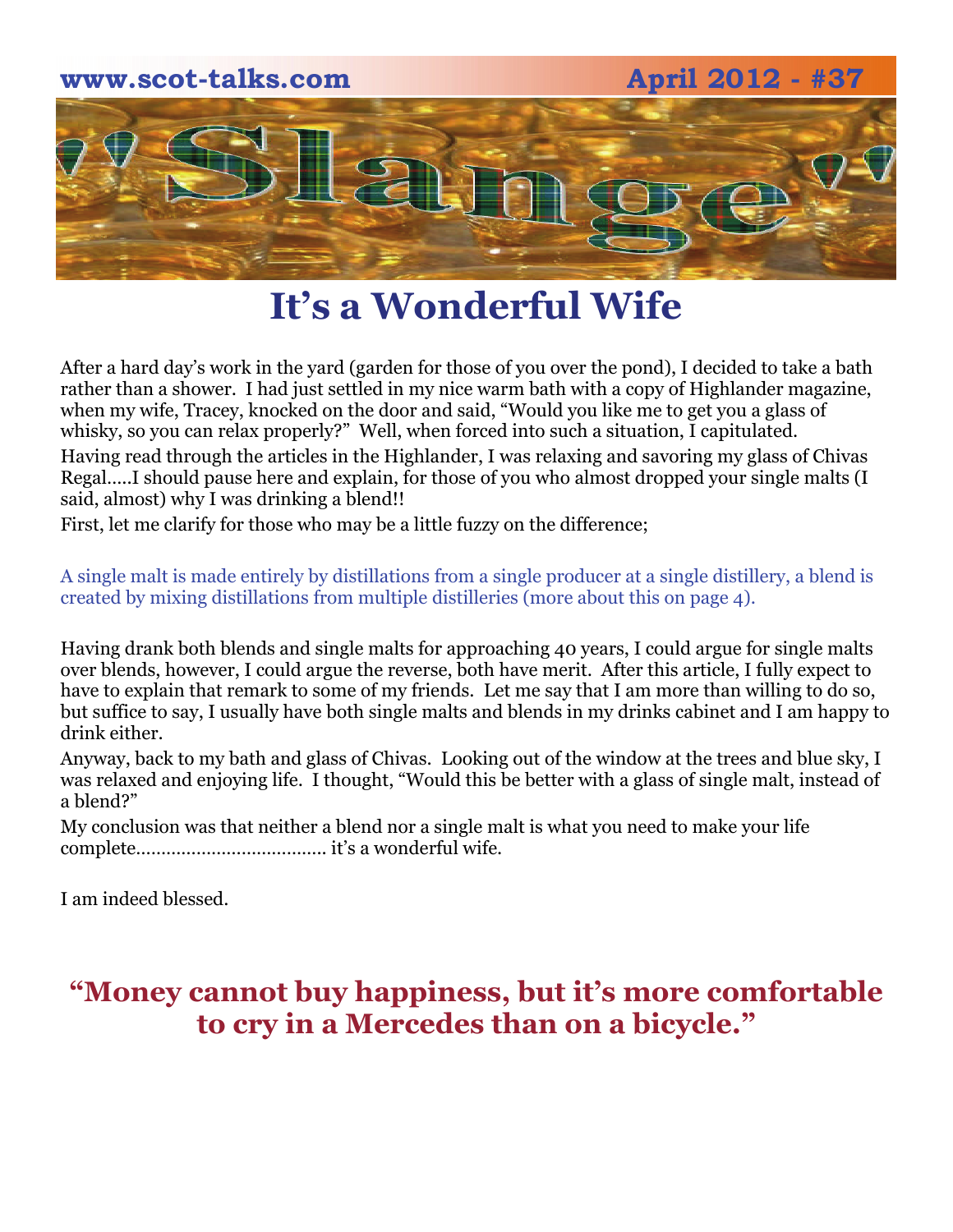

Below is a simple guide to help you choose your single malt Whisky, and the flavor notes you should expect from it. Being Scottish I recommend you find a likely candidate and try it in a bar before buying the whole bottle. With each issue of the newsletter I will add in another Whisky to the flavor map. This Issue; **Chivas Regal 18 year old** For more information go to *[http://www.chivas.com](http://www.chivas.com/en/INT/Our-Range/Chivas-18)*